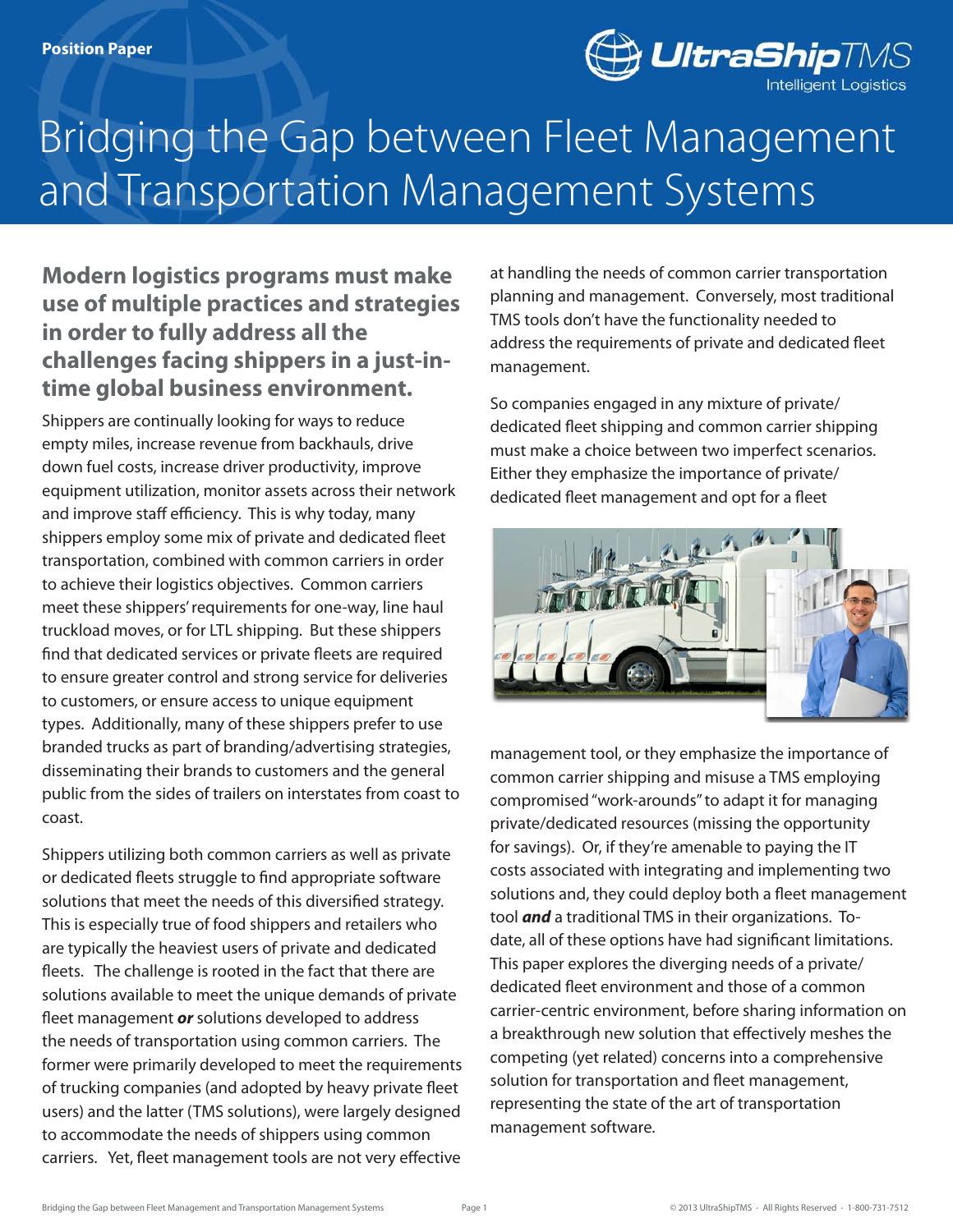

#### **The Overall Landscape**

The growth in the utilization of private fleets continues amongst shipping organizations in 2013. According to recent research from ACT Research, an analyst firm specializing in reporting on fleet size and distribution, 38.6% of the overall \$563 billion trucking industry is comprised of private fleets. However, the number of organizations relying exclusively on private fleets for their transportation needs is negligible. Most organizations rely on a variable mixture of private fleets, dedicated fleets and common carriers to move their loads both inbound and outbound. Even the largest users of private fleets – like PepsiCo (with 16,969 tractors), Coca Cola (with 8,060),



Sysco (with 7,618) and Walmart (with 6,142) – are heavily involved in the management of both dedicated fleets and common carriers to address the ongoing shortfall in capacity. As a result, companies heavily invested in private fleets – and not just these largest examples – are faced with the challenge of finding appropriate software solutions that can handle the reality of their transportation and logistics needs, which necessitates this mix of common carriers along with private and dedicated fleets.

#### **The Scope of TMS Solutions**

Designed with common carrier shipping in mind, nearly all TMS solutions are focused on the functions necessary for automating the tendering and assignment of loads to common carriers who assume much of the burden of managing the assets and labor required. In this arrangement, once the carrier has delivered the load and it is confirmed in the TMS, the carrier is paid and the transaction is more or less complete from the shipper's point of view. There is no need to consider backhauls for empty trucks when using common carriers to ship.

Responsibility for maintaining assets and managing drivers is the responsibility of the carrier and that is why most TMS solutions do not offer driver or equipment monitoring or compliance recording, such as driver and equipment history.

If a customer wishes to use a typical TMS for use with a private or dedicated fleet, often the TMS vendor will suggest the "simple solution" of regarding the fleet as "just another carrier" in the system. In this arrangement, the private or dedicated fleet may be selected on certain lanes, but the shipper is afforded very little support from the software when it comes to typical, day-to-day fleet and driver operations such as driver assignment, dispatching, communications and payroll.

### **The Scope of Fleet Management Tools**

Unlike a traditional TMS and the one-way, common carrier shipping it manages, private and dedicated fleet managers must necessarily concern themselves with more than just the one-way movements shippers use common carriers to address. Shipping via private or dedicated fleet, the fleet manager must account for numerous concerns not relevant to shippers using common carriers. Driver and equipment utilization, minimizing empty miles, maximizing revenue from backhauls, driver/ equipment management, and trip histories are just some of the activities a fleet management tool is designed to address. In addition, a private fleet manager needs support for calculating driver pay, and executing driver payments through integration to a payables system, and for dispatch communication using Qualcomm devices (or similar systems). These issues are of no concern to an organization relying on common carriers, but shippers who rely on private or dedicated fleets need software support in these areas, and a good fleet management solution will provide this. However, fleet management tools tend to have limited functionality for selecting common carriers based on a complex routing guide. The same is true for facilitating EDI communications such as load tenders and status updates; rating all types of contracts used with common carriers or auditing freight invoices from common carriers. Fleet management tools typically lack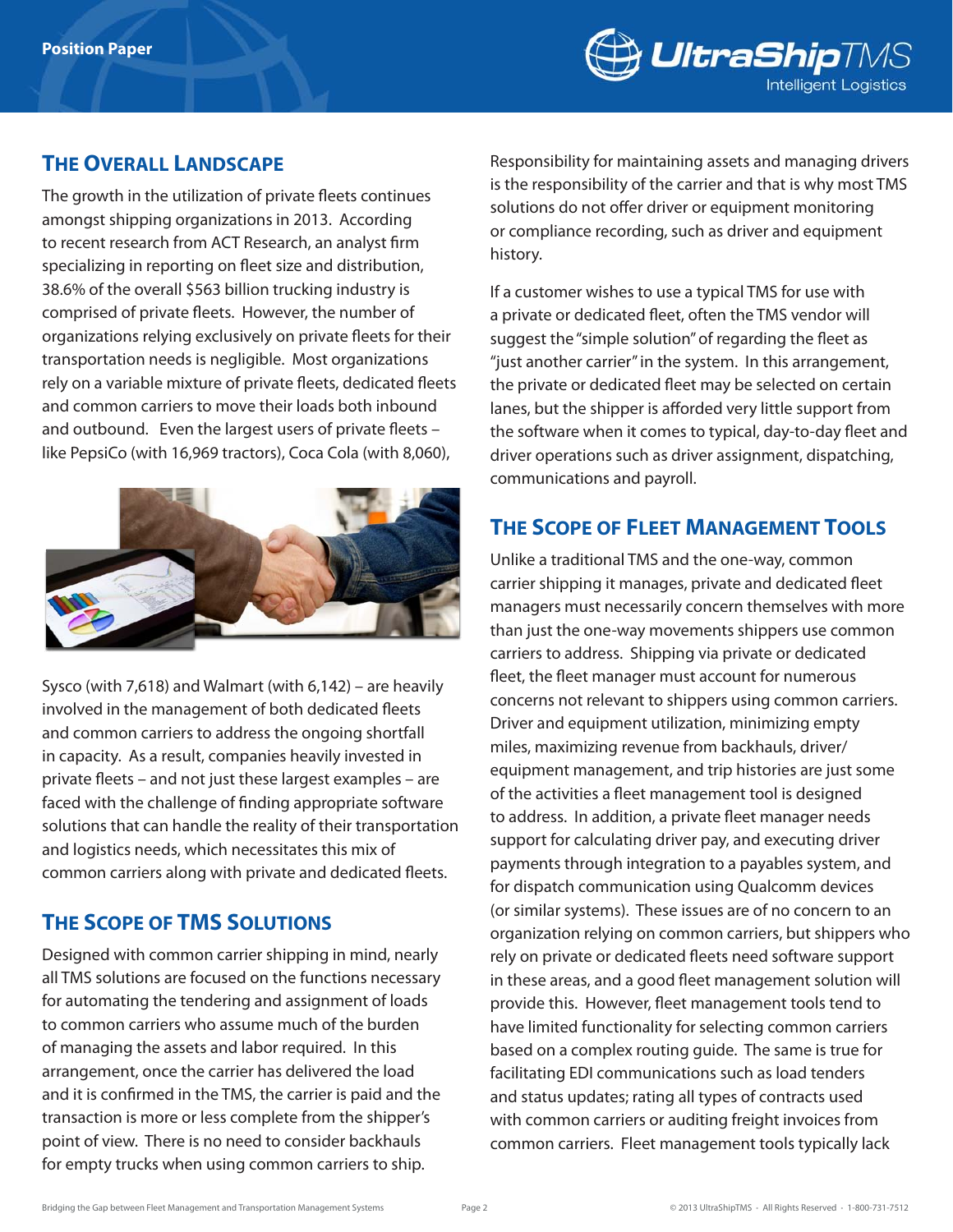

shipper-oriented consolidation tools, since these systems were just not originally designed to aid shippers in saving money—they were designed to help carriers receive orders, manage their costs and bill their customers.

#### **The Gap between Solutions**

As noted, many organizations attempt to select the tool—a traditional TMS, or a fleet management system – they feel will be most applicable to their particular needs and then improvise in managing the portions of their transportation program not well-addressed by their chosen tool. We'll explore the issues that arise in such organizations in the next two sections.

#### **Using TMS to Manage Private or Dedicated Fleets**

Shippers that opt to use a TMS to address private and dedicated fleet management (in addition to common carrier management) quickly discover the limitations of this strategy. A typical TMS lacks functionality for logging drivers' miles driven and for managing driver payment – unlike fleet management tools which integrate with payroll processors such as ADP. As work around, the shipper would typically ask drivers to log mileage manually and submit this in order to get paid for their work. Fleet management staff would then take this data, verify driver submissions, calculate the drivers' pay using spreadsheets, and enter the data manually into a payables system. In addition to requiring a fair amount of manual efforts for drivers and fleet management staff, the inability of these shippers to accurately and automatically calculate the correct driver pay based on standard mileage calculation tools (such as Milemaker) puts the shipper at risk of either overpaying drivers or underpaying and creating driver dissatisfaction.

Perhaps even more troubling is the fact that since TMS solutions are typically designed for use with common carriers and the one-way trips they make, shippers with a mix of dedicated, private and common carriers sacrifice the rate comparisons which are critical to optimizing

cost savings in fleet management. The rating logic that a typical TMS uses to measure one-way movements simply isn't transferrable for use in the multi-leg, round trip movements required by private and dedicated fleets. TMS tools simply lack the ability to log empty miles (and out of route miles) or to provide adequate visibility into costs.

A traditional TMS also doesn't provide the shipper with the flexibility to build and adjust planned fleet movements and then transmit the changed route plans to drivers via their in-cab terminals (like Qualcomm). So again, the shipper is forced to use manual approaches which are error prone, require more staff, and which may negatively impact customer service if customer orders don't get delivered as planned (e.g., a critical order doesn't get communicated to the driver on time).

Overall, it is unwieldy for a TMS to easily manage common private fleet scenarios such as multi-trip movements, shuttles, equipment swaps or pool point arrangements. For example, private fleet managers might wish to plan to swap a trailer and have a second driver continue with the remaining deliveries. A traditional TMS just isn't built to manage this activity, and would have no way of breaking the shipment into separate trips with different tractors and drivers without taking several, extra, manual steps to cancel and recreate the shipment. Also, recording the distance driven by each driver for payroll and hours of service becomes a manual process in such cases.

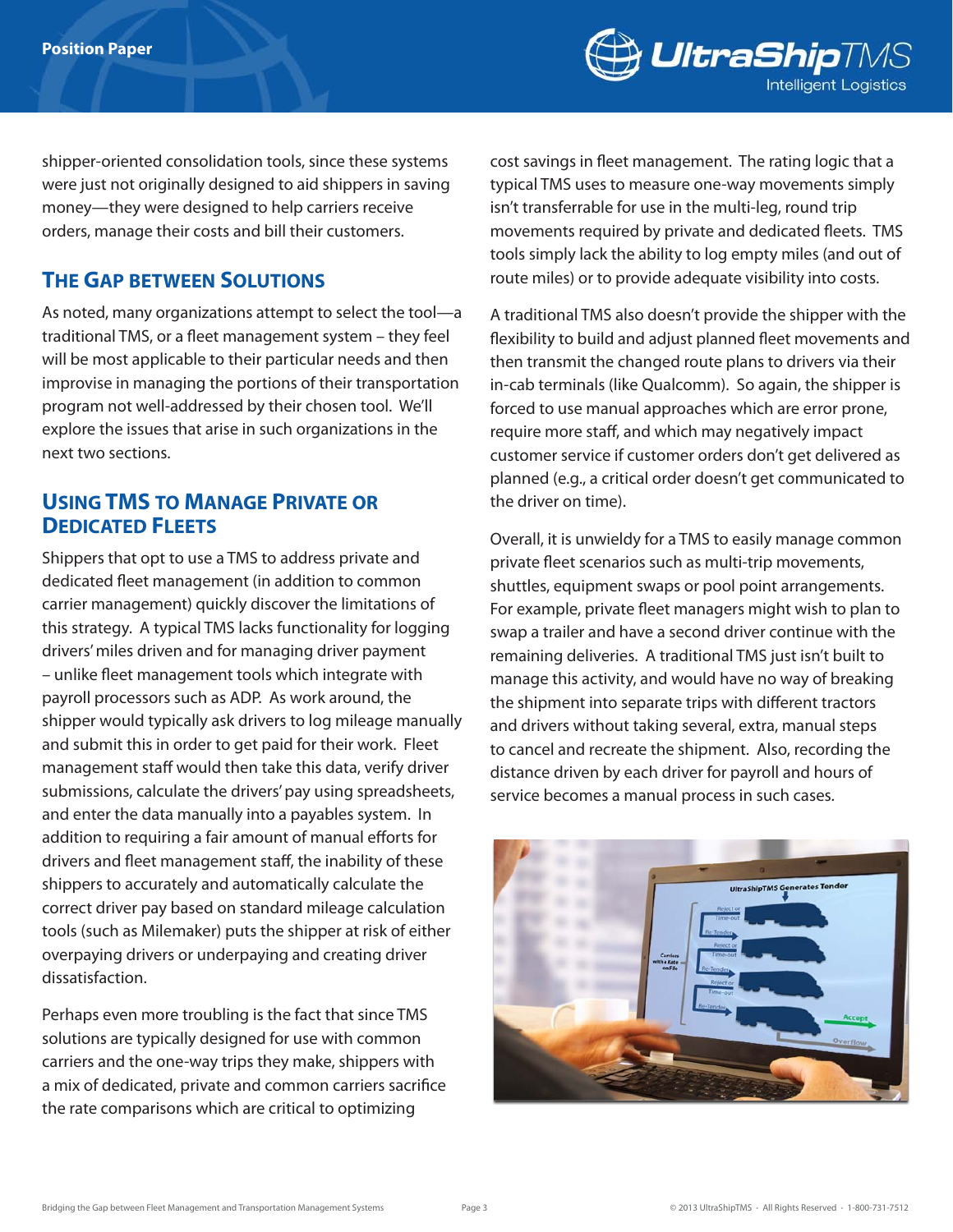

#### **Using Fleet Management Tools to Manage Common Carriers**

Traditional TMS tools have strong functionality for selecting the correct contract carrier based on business rules (i.e., a routing guide) shippers can set up in the system. TMS tools have the ability to compare carrier rates and select the most cost effective carrier for a move, and also select the best mode for a move (for example, trading off LTL vs. TL), while considering transit time and cost. A good TMS will also have effective optimization algorithms for grouping shipments in order to reduce cost for the shipper. Fleet management tools, which were originally designed from the point of view of trucking firms, lack most of this functionality, or do a poor job implementing it.

The norm when communicating with common carriers is to tender to them and get responses back from the carrier via EDI, or over the web. Fleet management solutions which originated as tools to help a single trucking firm



manage their operations weren't designed with this functionality in mind. As a result, those using a fleet tool to address common carrier movements find themselves in the position of making a multi-touch, manual process out of what should be a single step automated process.

Another shortcoming of using fleet tools to manage common carriers lies in the nature of the technology itself. Many fleet management tools, by design, are not built to be web based. They grew out of solutions built for trucking firms using legacy technologies which were developed in the 1990's. It has been clearly demonstrated over the past decade, that transportation software products based on web-based, software-as-a-service or "SaaS" technologies are more cost effective to operate for most shippers, and take less time to implement than

legacy tools. Additionally, legacy software products don't lend themselves to managing a network of carriers over the web, with functionality such as EDI connectivity, web tendering, web tracing updates from carriers, or spot quoting over the web. If you're a trucking company without the need for a system allowing communication with many common carriers, this isn't an impediment. But if you're a shipper using a blend of contract, dedicated and private carriers, the SaaS model is best suited to managing the needs of both.

#### **Bridging the Gap**

It has become clear that the best-in-class transportation management solutions must be able to provide a singlestream solution for managing all variety of carrier types in a seamless fashion. This means software providers must incorporate all the best functionality from both TMS for common carrier management and legacy fleet management tools. UltraShipTMS is designed to bring all the functionalities and relevant workflows under one system. UltraShipTMS incorporates best-of-breed shipperoriented TMS functionality for managing a network of common carriers, while also providing shippers with state of the art functionality for managing dedicated and private fleets. System functionality includes:

- Best of breed functionality for managing common carrier logistics, including contract management and rating for all modes of transport, rules based tendering, spot quotes, shipment tracing, and freight audit/pay;
- Best of breed functionality for managing private and dedicated fleet logistics, including Qualcomm integration, driver and equipment management and trip history, driver pay management, shipment tracing, and backhaul management
- An optimization engine that supports load building for both common carriers and private/dedicated fleets.

Having all this information managed under a single stream system enables users to perform analysis and reporting in an unprecedented fashion. Housing all the data from common and dedicated/private carrier movements in a